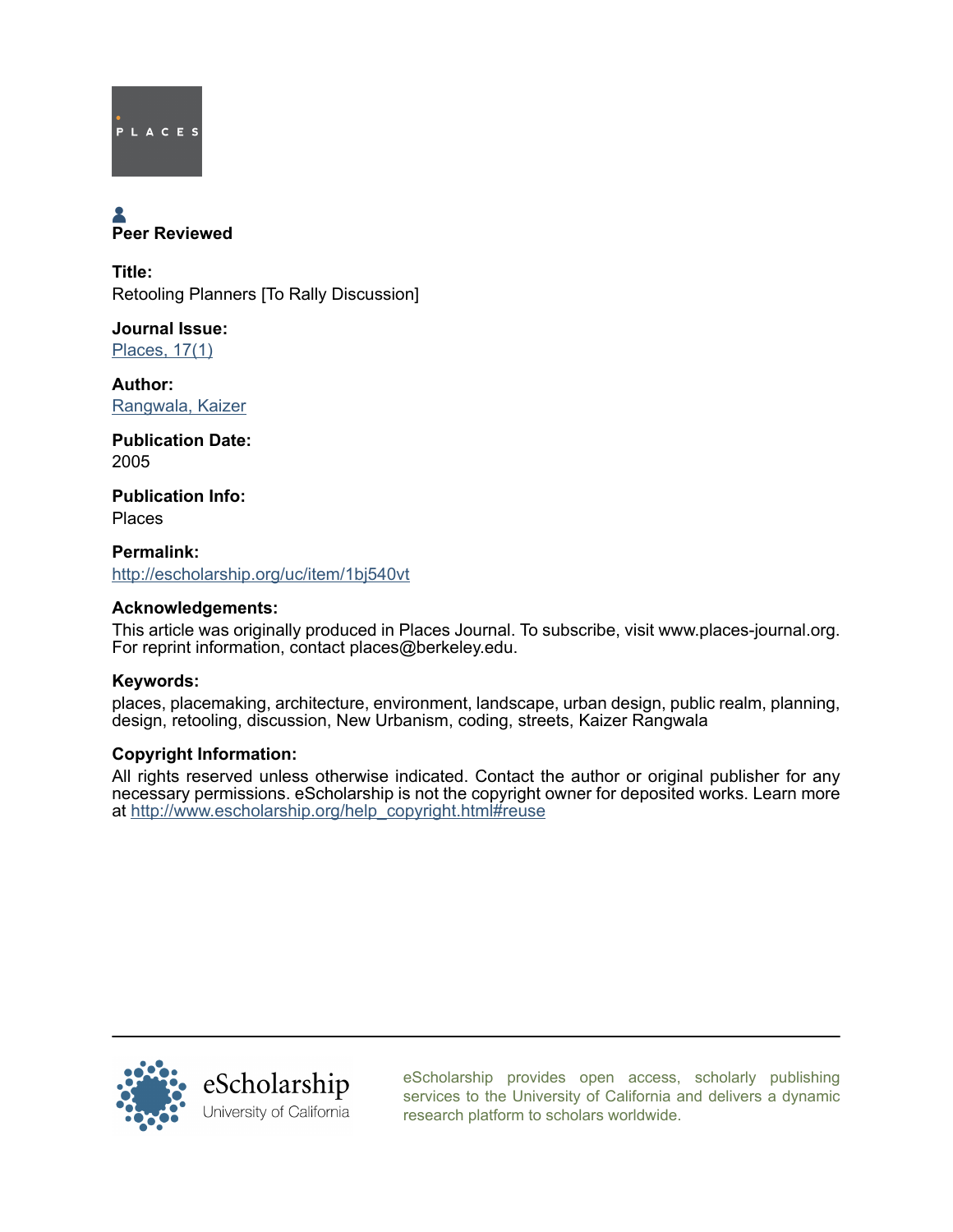# **Retooling Planners**

# **Kaizer Rangwala**

As cities across America are coming to recognize the undesirable qualities of the last several generations of development, they are beginning to reexamine their land-development codes and consider other options. As reported in the *Places* article on New Urbanism's Smart-Code (Vol. 16, No. 3, pp. 74-77), one such alternative is form-based coding. This approach shifts the focus of localgovernment oversight from the conventional hyper-control of uses to a more limited (and rational) emphasis on the form of the built environment: the streets, the public spaces formed by the disposition of buildings, and the form of the buildings themselves.

Lost in the recent discussion of this issue, however, is the challenge that such a shift poses for the planning profession. In particular, it exposes how little skill and knowledge planners today have with crucial tools of graphic representation.

### **The Promise of Form-Based Coding**

There are important differences between conventional zoning practice and form-based practice. In effect, conventional zoning assigns regulations to individual parcels as placeholders. But these are seldom tied to a specific vision of how a community wants to look. Conversely, the regulations in form-based codes are keyed to various street and building types. In this format, the focus shifts from the regulation of activities on private property by location, to encouraging property owners to build in ways that further a community's sense of itself, particularly in terms of the design of the public realm.

To communicate such a framework, form-based codes typically utilize drawings, diagrams and photographs. Their advocates claim that the public, public officials, and designers find it easier to understand these than the lists, charts and formulas that dominate standard zoning practice. They further argue that people will more likely support what they can more easily understand.

In practice, the basis of form-based zoning is the same as that for more conventional types; a comprehensive master plan, spelling out how a city wants to develop, underlines both. But the form-based alternative seeks to develop a more meaningful implementation of the three-dimensional vision implied in the master plan. In particular, a formbased code is generally built on a regulating plan, which in turn relates to more specific building envelope standards, street sections, architectural standards, and definitions.

Of these components, the regulating plan is a drawing that specifies, in detail, what is only loosely defined in the city's master plan. The function and location of streets

and their relationship with buildings and open spaces are clearly defined on the regulating plan. Building heights, the siting of buildings on a lot, and uses are then further defined by means of building envelope standards. Typical street sections specify the cartway widths, curb radii, sidewalk and tree planting area dimensions, on-street parking configurations, and other amenities. Architectural standards regulate the important public elements of the facade. Finally, certain terms not readily understood by the public, or meant to be used in a specific way, are clarified in a definition section.

In addition to revamping assumptions about what a zoning code is intended to regulate, the production and administration of such an alternative regulatory structure requires an interdisciplinary sensitivity to urban design, architecture, landscape design, traffic engineering, and even market demand. Crafting the regulating plan and associated building envelope standards also requires knowledge and experience in drawing — typically using computer-aided design software. Finally, specifying building envelope and architectural standards require as understanding of architecture, landscape architecture, and building construction. Generally, planners do not have these skill sets, and are required to rely on design consultants when it comes to preparing form-based codes.

### **Designers Are Eating Planners' Lunch**

Engineers have often been known to chide planners for being overly democratic — constantly searching for the politically elusive win-win solution. They argue that such a democratic process runs the risk of less than desirable outcomes that in the long term affect the planner's credibility. Now, with the advent of form-based coding, the technical grasp that architectural designers have over the visualization process presents a new challenge to the credibility of planners.

With engineers maintaining a stronghold on technical details and architectural designers offering superior visualization skills, planners risk being relegated to simply managing or facilitating the community-development process. Under such a scenario, not only will planners not get to eat, but they may not even get a seat at the table. Indeed, they may face a future as bus boys, trying to get all the plates, cups, and silverware arranged in the proper places, one piece at a time.

It is important that planners understand how serious this problem is. Crafting and implementing architectural standards and definitions requires an appreciation and a knowledge of the ways that different individual physical